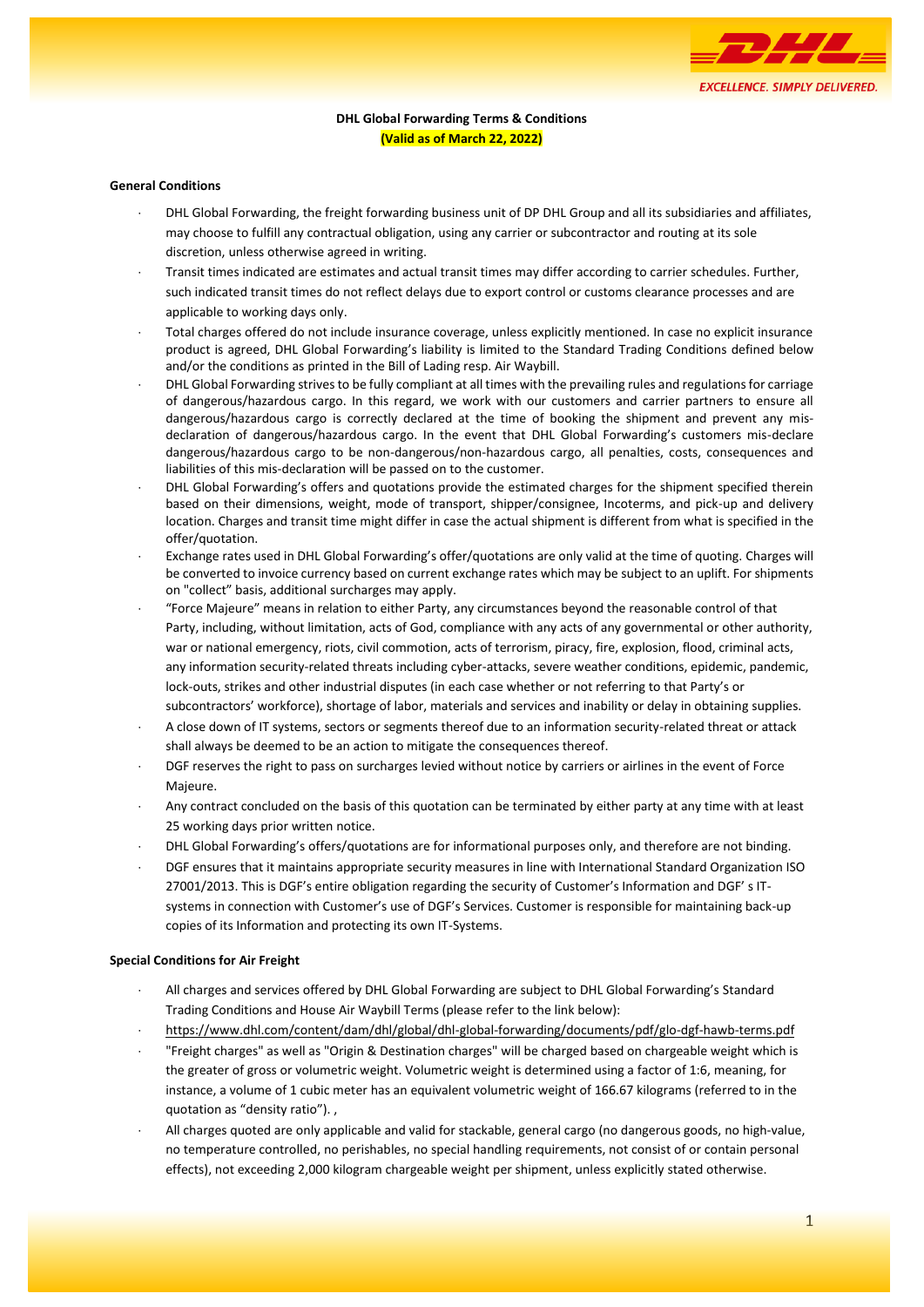

- If the sender or its loading facility is not certified as a "known consignor" by local authorities, the dispatch shall be submitted to an X-ray examination before being transported by plane or other local security screening may apply. This may result in additional costs for the freight payer.
- DHL Global Forwarding will apply fuel and security surcharges as effective at date of shipment based on chargeable weight. Surcharges will be applied as per DGF origin standard and adjusted in line with market development.
- Rates are based on known shipper/consignor status as defined by the local authority/regulatory body (United States Transportation Security Administration, Transport Canada, etc.).

### **Special Conditions for Ocean Freight**

 Danmar Lines is DHL Global Forwarding's in-house carrier. All charges and services offered under DHL Global Forwarding and/or Danmar Lines are subject to DHL Global Forwarding's Standard Trading Conditions, Danmar Lines' Standard Conditions respectively (please refer to the link below):

[\(https://www.dhl.com/content/dam/dhl/global/dhl-global-forwarding/documents/pdf/glo-dgf-danmar-terms](https://www.dhl.com/content/dam/dhl/global/dhl-global-forwarding/documents/pdf/glo-dgf-danmar-terms-and-conditions.pdf)[and-conditions.pdf](https://www.dhl.com/content/dam/dhl/global/dhl-global-forwarding/documents/pdf/glo-dgf-danmar-terms-and-conditions.pdf) ).

- Unless otherwise explicitly agreed, all charges quoted are only applicable and valid for general cargo (no dangerous goods, no high-value cargo, no temperature controlled, no perishables, no special handling requirements); cargo needs to be seaworthy and in gauge. In addition, LCL cargo must be stackable, not oversized (less than 5.8m length, less than 2.2m in width and height), weigh less than 2,500 kilogram per piece, for shipments ex Asia Pacific not exceed a shipment volume of 20 cubic meters, not exceed a shipment weight of 10,000 kilogram, for Americas and EMEA not exceed a shipment volume of 30 cubic meters, not exceed a shipment weight of 15,000 kilogram, and not consist of or contain personal effects.
- For quotes covering dangerous goods pricing, our pricing offer applies to the below classes, unless otherwise specified:
	- IMO class 3 Inflammable Liquids  $\rightarrow$  Excluding the following: UN3256; UN3258; Elevated temperature liquids and solids
	- IMO class 6.1 Poisonous (toxic) substances
	- IMO class 8 Corrosives
	- MPA/PSA group 3
	- IMO class 9 Miscellaneous dangerous substances → Excluding the following: UN3256-UN3258, Elevated temperature liquids and solids; UN3090, Lithium Metal Batteries; UN3480, Lithium Ion Batteries/Lithiumion Polymer Batteries; UN3496, Batteries, Nickel Metal Hydride; UN 2212, 2590, 2315, 3151 and 3152

Any quote covering dangerous goods pricing is always subject to separate approval upon booking and shipment.

- For quotes covering temperature controlled cargo, our pricing offer does not apply to the below commodities, unless otherwise noted:
	- Chemicals hazardous or harmless; Hazardous cargo; Pharmaceutical products (incl. blood plasma); High Value Cargo (cargo values higher than USD 500K per container) / AMER +USD 200K per shipment; Controlled Atmosphere; Cold Treatment; Restricted reefer commodities, e.g. ammonium, tetramethylammonium, hydroxide, raw rubber, mint/menthol, phenol; Fertilizer, lime split, albuminous substances, modified starches, enzymes.
- With the exception of lanes inbound/outbound USA, due to the volatile market this quotation has a validity for booking a shipment with us of 7 calendar days starting with the first day of the quote's validity. After this timeframe the quote becomes invalid. This enables you to arrange booking(s) for available space and equipment within the rate validity quoted.
- Due to volatile market fluctuations, our FCL offers from Asia Pacific –Americas region are valid within the timeframe submitted with each offer and subject to acceptance within three (3) calendar days of our quotation date.
- USA: Due to FMC regulations, on lanes inbound/outbound USA, cargo must be received by DGF within the validity period of the quote. Otherwise DGF reserves the right to review the offered pricing and issue a new quote for customer's review and acceptance. For FCL shipments, cargo is deemed received when the last container of a consignment is in-gate at the container yard or, where DGF is picking up from the customer, when the last container of the consignment is loaded from the customer's pickup location. For LCL shipments, cargo is deemed received when the last item of a consignment is in-gate at the CFS station or, where DGF is picking up from the customer, when the last item of the consignment is loaded from the customer's pickup location.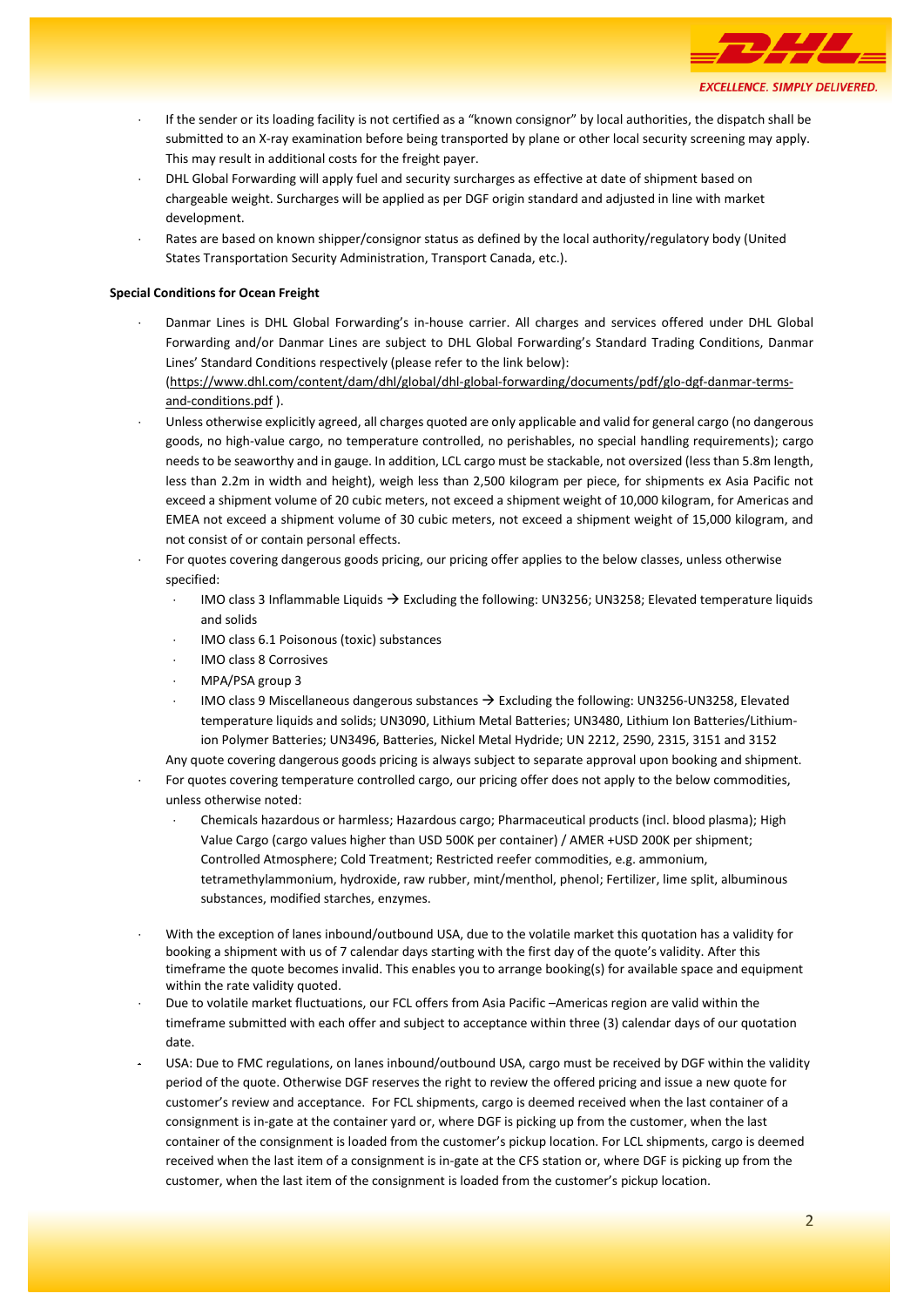

- LCL "Freight charges" will be charged based on chargeable weight, which is the greater of gross or volumetric weight. For LCL cargo volumetric weight is determined using a factor of 1:1, meaning, for instance, a volume of 1 cubic meter has an equivalent volumetric weight of 1,000 kilograms (referred to in the quotation as "density ratio").
- LCL "Origin & Destination charges" will be charged based on chargeable weight, which is the greater of gross or volumetric weight. For LCL cargo volumetric weight is determined using a factor of 1:3, meaning, for instance, a volume of 1 cubic meter has an equivalent volumetric weight of 300 kilograms (referred to in the quotation as "density ratio").
- All LCL charges can be subject to a minimum shipment size. The minimum is 1 cubic meter, unless explicitly specified otherwise.
- For FCL pickup and delivery, the weight per container (load + tare) must not exceed the maximum payload as per country regulations and equipment specifications. Failure to comply may result in additional charges or refusal to transport by DHL Global Forwarding.

The International Maritime Organization (IMO) amended the Safety of Life at Sea Convention (SOLAS) to rule that all containers must be weighed prior to entering at Gate-in or loading onto a vessel. Verification of the weight is the responsibility of the shipper. Actual weighing charges will subsequently be added to our pricing offer and charged as applicable at time of shipment per country.

- All surcharges (including Bunker Adjustment Factor (BAF), Currency Adjustment Factor (CAF), Low Sulphur Surcharge (LSS), War Risk fee, Seasonal Surcharges, Emergency Cost Recovery Surcharges, etc.) are subject to fluctuation. DGF shall pass on any surcharges charged by a carrier in relation to customer's shipments. DGF will cease or reduce the surcharge as soon as it is ceased or reduced by the applicable carrier.
- Bill of Lading fees shall be applied on a per shipment basis. Should a shipment require to be split into several Bill of Ladings for any reason, DHL Global Forwarding reserves the right to charge respective fees based on the number of Bill of Ladings issued.
- Demurrage, detention and port storage free time will be as per carrier standard; additional charges may apply.
- For shipments for which DHL Global Forwarding is contracted for import services only, we need to receive one endorsed original bill of lading, a packing list and the commercial invoice by mail, if not agreed otherwise, before the ocean-going vessel reaches the destination port.
- When DHL is acting in the capacity of a non-vessel-operating common carrier (NVOCC), these terms and conditions shall also constitute a Negotiate Rate Arrangement (NRA) as defined by the Federal Maritime Commission (FMC). **THE SHIPPER'S BOOKING OF CARGO AFTER RECEIVING THE TERMS OF THIS NRA OR NRA AMENDMENT CONSTITUTES ACCEPTANCE OF THE RATES AND TERMS OF THIS NRA OR NRA AMENDMENT.**

# **Rates, Prices, Invoices**

- The rates are exclusive of but not limited to, all applicable taxes especially value-added tax (VAT), duties, fumigation, inspection, storage, demurrage, detention, quarantine, bonded trucking or warehousing, escort, issue of export declaration, handover charges to third parties, handling beyond normal business hours, extra waiting hours, use of special equipment or services (e.g. special transport services, reefer plug-in / monitoring), courier fees, insurance fees, third party billing, government-related charges, other statutory charges, costs for (un)loading, blocking, bracing and cleaning of the container, sorting, (de)palletizing, re-packing, separately processed x-ray checks, hand search, sniffing etc.
- All charges and services offered are subject to (vessel) space and equipment availability and unhindered routes of transportation.
- Pickup and/or delivery charges are based upon standard services and equipment, and the quoted charges do not apply for bonded truck service and are only applicable for regular business hours, if not otherwise agreed. Fuel surcharges are subject to change.
- Collection and delivery costs specified in this quotation refer to the specified collection and delivery point only. Should collection and/or delivery points not be specified or be different the standard DHL Global Forwarding tariff for such service applies.
- In case of shipment 'no show', DHL Global Forwarding reserves the right to charge a 'no show fee'.
- Any customs clearance fee for standard import & export declarations covered in the quotation includes up to three (3) HS codes (lines), any additional HS code will be charged as "additional line". For any other customs related services, beyond standard import and export declarations, additional fees apply. If required by the customer, and allowed as per country legislation, the disbursement of Duties & Taxes done by DHL on behalf of the customer will trigger a surcharge. Any third party fees charged to DHL (e.g. Port Handling, Terminal Charges and Storage) will be invoiced at cost.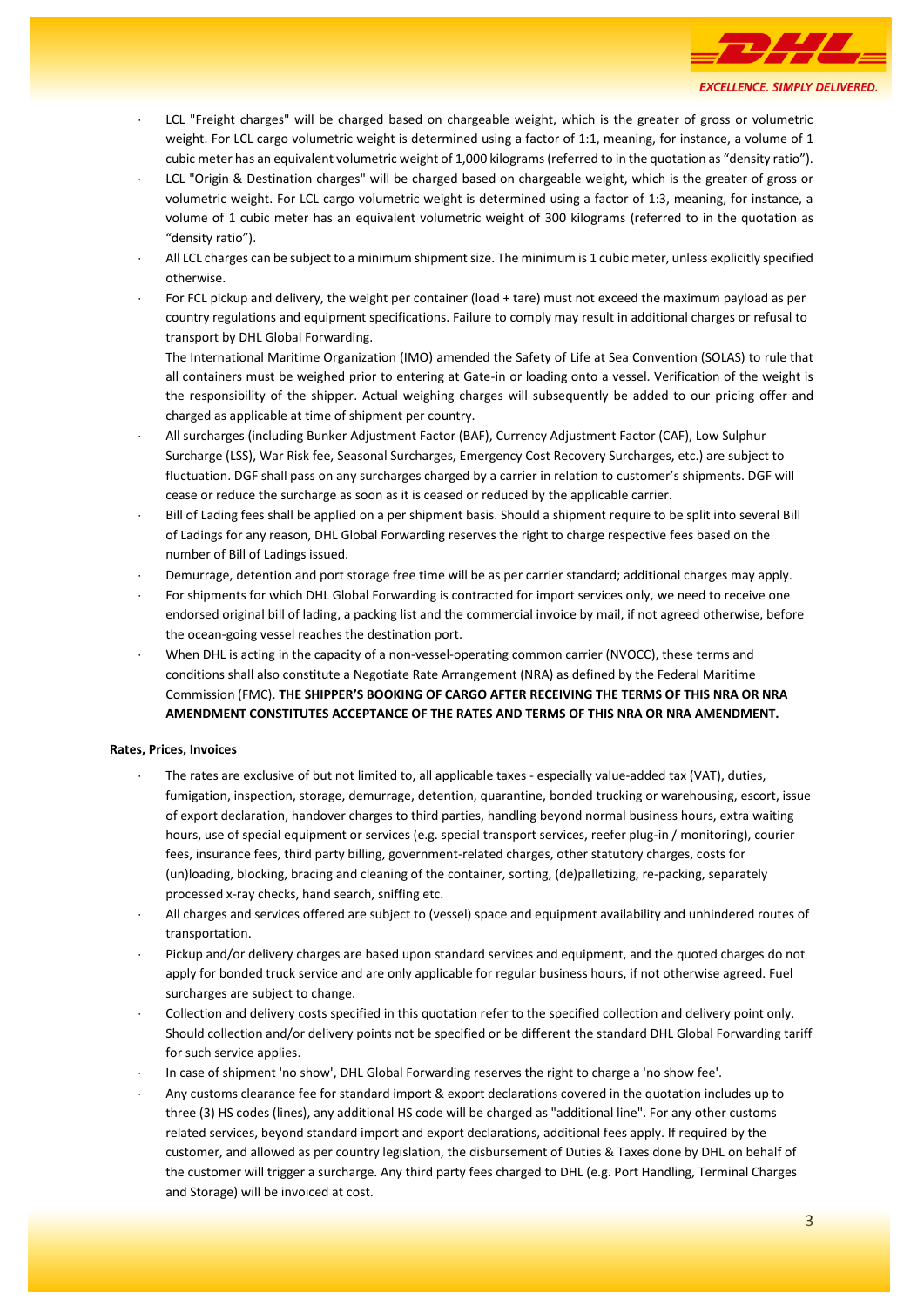

- Any invoice shall be payable upon receipt, except if agreed otherwise in writing. We shall reserve the right to request payment in advance.
- COVID-19 Clause:

The Parties acknowledge and agree that the outbreak of COVID-19, which the World Health Organization officially declared a pandemic on March 11, 2020, has caused global disruptions of air, ocean and other logistics services as a result of, among other things, continued lockdown of countries, closure/limitation of crossing country borders, closure of ports and airports and resulting carrier cancellations. DGF reserves the right to give the Customer notice that it will modify all or part of its air, ocean and other freight services, to change its working procedures and the agreed rates, to charge surcharges or otherwise to take measures to adjust its business operations and obligations towards the Customer to the then prevailing circumstances arising as a consequence of the spread of the Coronavirus (COVID -19). Such changes shall only take effect if mutually agreed between the parties. After DGF has given notice of such change, DGF shall not be obliged to perform services until mutual agreement on the change is reached. DGF shall be relieved of any liability under the Agreement if, and to the extent that, such liability is caused by the consequences of the spread of the Coronavirus (COVID-19).

If DGF is prevented from performing its obligations in such circumstances for more than 30 consecutive days, either party has the right to terminate the agreement forthwith by giving written notice to the other.

 Important information regarding wood packaging material: From 1 January 2021, all wood packaging material (including pallets, boxes and crates) moving in both directions between the UK and the EU must meet the ISPM15 international standards. Non-compliance may lead to delays and penalties, so please ensure that you ship your goods using compliant products.

# **Situation in the Ukraine**

The dramatic developments in the Ukraine are impacting all modes of transport in the transport industry, and particularly shippers' cargo and supply chain. Consequently, DHL Global Forwarding have temporarily suspended all shipping and related services to and from Ukraine. In addition, inbound services to Russia and Belarus have been suspended, and we will not accept shipments to or via Russia or Belarus until further notice. This includes all modes of transport, any transit shipments and customs clearance.

Furthermore, these unforeseen events and the associated restrictions (e.g. closure of air space) may impact cargo capacity, routing and other operational matters. These conditions are outside of our reasonable control and we therefore reserve the right to modify our services in terms of routes, rates and transit times, and to apply surcharges arising as a consequence of the situation in the Ukraine.

#### **Compliance to Export Control – Sanctions – Dangerous Goods**

The Shipper shall ensure compliance with all applicable export control and sanctions laws and regulations ('Export Laws') and warrants in particular that:

- (i) Neither Shipper, any holding company, agents, Consignee or any other third party directly contracted by Shipper for the delivery of the shipment are listed on any applicable sanctions lists as a denied or restricted party;
- (ii) The delivery of the Shipment to its final destination, any known end-user and end-use do not constitute a breach of any applicable Export Laws;
- (iii) Shipper will inform DHL should the shipment be subject to any applicable sanction and/or export/re-export restrictions under applicable Export Laws
- (iv) Shipper has obtained all necessary permits, licenses or other government authorizations required for the delivery of the shipment to its final destination and end-use.

Shipper shall provide DHL Global Forwarding with all information, including permits and licenses, required by applicable Export Laws to permit DHL Global Forwarding to further the delivery of the shipment to the final destination country. DHL Global Forwarding strives to be fully compliant at all times with the prevailing rules and regulations for carriage of dangerous/hazardous cargo. In this regard, we work with our customers and carrier partners to ensure all dangerous/hazardous cargo is correctly declared at the time of booking the shipment and prevent any mis-declaration of dangerous/hazardous cargo. In the even that DHL Global Forwarding's customer mis-declare dangerous/hazardous cargo to be non-dangerous/non-hazardous cargo, all penalties, costs, consequences and liabilities of this mis-declaration will be passed on to the customer.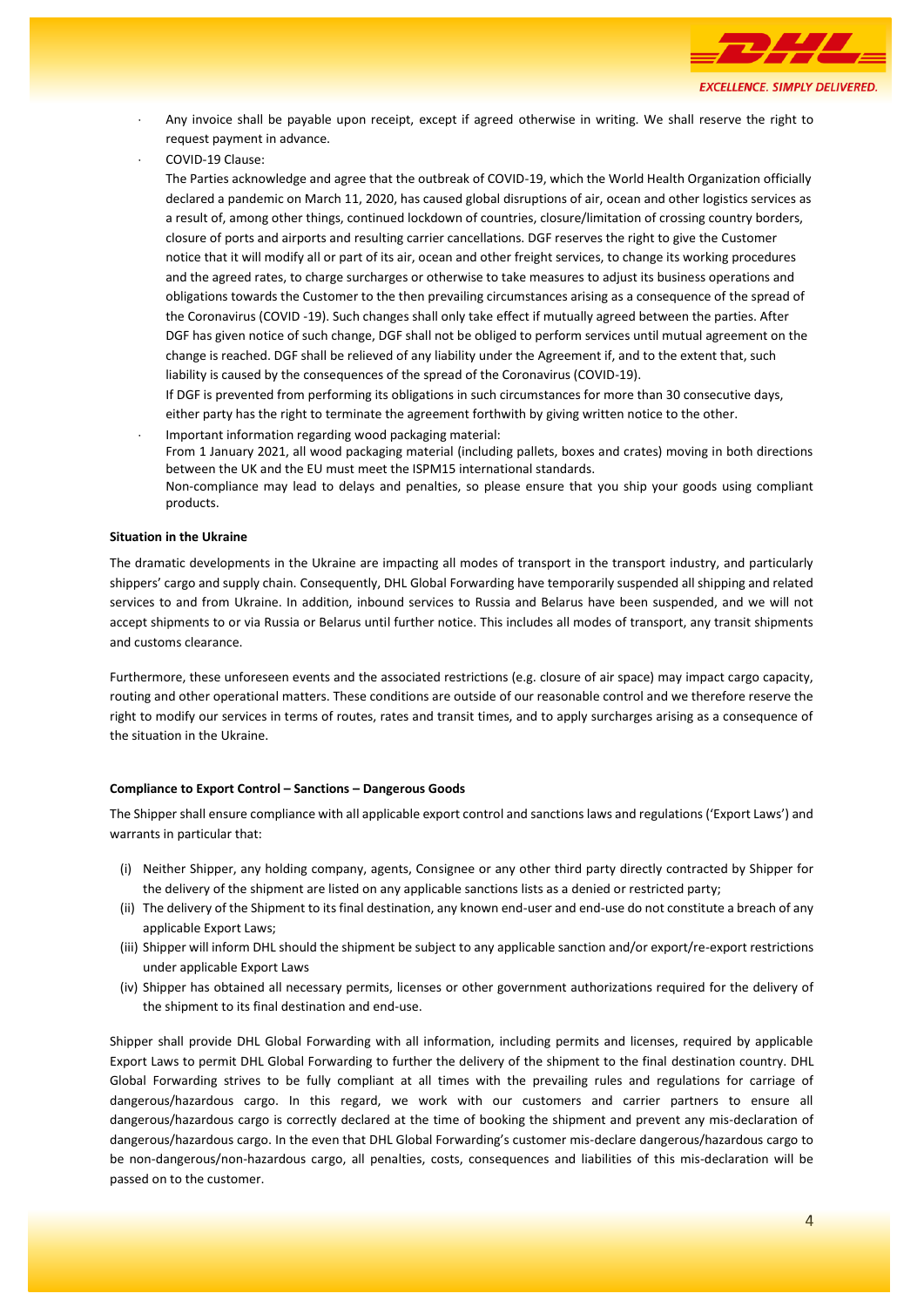

#### **Compliance to Shipment Information**

Customer shall be responsible for compliance with legal requirements concerning the timeliness, completeness and accuracy of shipment information. Customer recognizes that late, incomplete or incorrect information may have serious effects resulting in heavy fines by governmental or regulatory authorities. Customer shall indemnify DHL Global Forwarding for any fines, penalties, losses, costs and damages that DHL Global Forwarding or a third party (such as another DHL Global Forwarding's shipper) may incur due to late, incomplete or inaccurate information provided by customer, who shall additionally be passed on proportionately any governmental or regulatory organization practices, surcharges, procedures or regulations, unknown at the time of proposal and imposed during the rate validity period.

……………………………………………………………………………………………………………………………………………………………………..........

### **Standard Trading Conditions**

Unless covered by mandatory legal regulations (e.g., Hague–Visby Rules, Montreal Convention, Warsaw Convention, CMR), all services of DHL Global Forwarding (hereafter referred to as "DGF") are offered and transacted under the (1) [Standard](https://www.dhl.com/content/dam/dhl/global/dhl-global-forwarding/documents/pdf/glo-dgf-standard-trading-conditions.pdf)  [Trading Conditions](https://www.dhl.com/content/dam/dhl/global/dhl-global-forwarding/documents/pdf/glo-dgf-standard-trading-conditions.pdf) and, where issued, (2) DHL transport document [\(Airway Bill,](https://www.dhl.com/content/dam/dhl/global/dhl-global-forwarding/documents/pdf/glo-dgf-hawb-terms.pdf) [Bill of Lading\)](https://www.dhl.com/content/dam/dhl/global/dhl-global-forwarding/documents/pdf/glo-dgf-danmar-terms-and-conditions.pdf), all of which exclude or limit the liability of DGF in certain circumstances. DGF shall not accept any liabilities other than those declared under the typical international conventions (Montreal, CMR, etc.). If quoted, rates for temperature controlled shipments do not include any additional liability for cargo damage beyond the amounts provided for in (1) or (2). Where a document (2) is issued, the terms and conditions evidenced in such shall be paramount and govern the services in respect of which the document (2) is issued. Where Document (2) has not been issued, services shall be governed by the applicable transport convention, terms of the relevant national freight forwarders' association or national law. In absence of such, the DGF Standard Trading Conditions (1) will apply.

#### **OTHER CONDITIONS APPLICABLE TO BRAZIL**

1. SPECIAL TREATMENTS:

1.1. Our prices do not include the costs related to any special handling procedures for air, sea and customs clearance such as, but not limited to, fumigation, REDEX (Special Enclosure for Export Customs Clearance), Special Customs Regimes, REPETRO, DRAWBACK, Temporary Admission, Temporary Import and Export, Re-export, Recof, Blue Line, Customs Transit (DTA), Wood Inspection, Issuance of Special Licenses, Obtaining Radar, Auto Clearance, Aircraft, Motorcycles, Vessels, Samples, Incoming Service House, PO Management, AOG Operation and Cathering, Obtaining Ex-Tariff, Tax Classification, Customs Legislation, Registration of Special and Atypical Processes, Control Seals and Development of systemic interfaces and use of the importer/exporter system, zone release customs clearance of products for military purposes such as armaments, etc., Consular Bag, Tobacco, Precious Jewelry, Derivatives of Origin Animal, Moving, Used Material and Equipment, to which they will be added to the tariffs, in case the importer and/or exporter is interested in contracting them.

2. HAZARDOUS / PERISHABLE LOADS / EXTRA DIMENSIONS / SPECIAL EQUIPMENT:

2.1. Unless otherwise stated, our proposals do not cover the transport of dangerous, perishable, extra-pallet dimensions, special equipment, packaging with non-standard dimensions, heavier than bulky, non-stackable and with dimensions in LCL shipments that exceed 5.0m (length) or 2.0m (width) or 2.0m (height), except by express agreement between the Parties, with the collection of the respective additional charges. For these cases, quotations must be made on a case-by-case basis.

2.2. Dangerous cargo shipments are subject to acceptance by the shipowner and/or agent at the time of shipment, subject to additional fees.

2.3. Cargo of a perishable nature may be made available to DHL only after confirmation of the space reservation on the transport means, the date of shipment and the date of movement. The integrity of perishable cargo sent outside the conditions contained in clause 2.1 will not be the responsibility of DHL.

### 3. TAXES AND FEES:

3.1. The values contained in the proposals do not include the taxes levied on the services, which will be added at the time of billing. In case of change in tax legislation entailing an increase in the rate of these taxes, or the creation of new ones, these will be automatically added at the time of billing.

3.2. The exporter or importer Client is fully responsible for the taxes arising from their own operations, such as and not limited to the following: II, IPI, ICMS, PIS, COFINS, IRRF, Merchant Marine and others (taxes, contributions, fees and expenses). 3.3. All road transport (collection and delivery included) is subject to toll collection, according to the current official and ad-valorem table.

3.4. On collect freight shipments, retention fees may be added, the percentages of which may vary according to the country.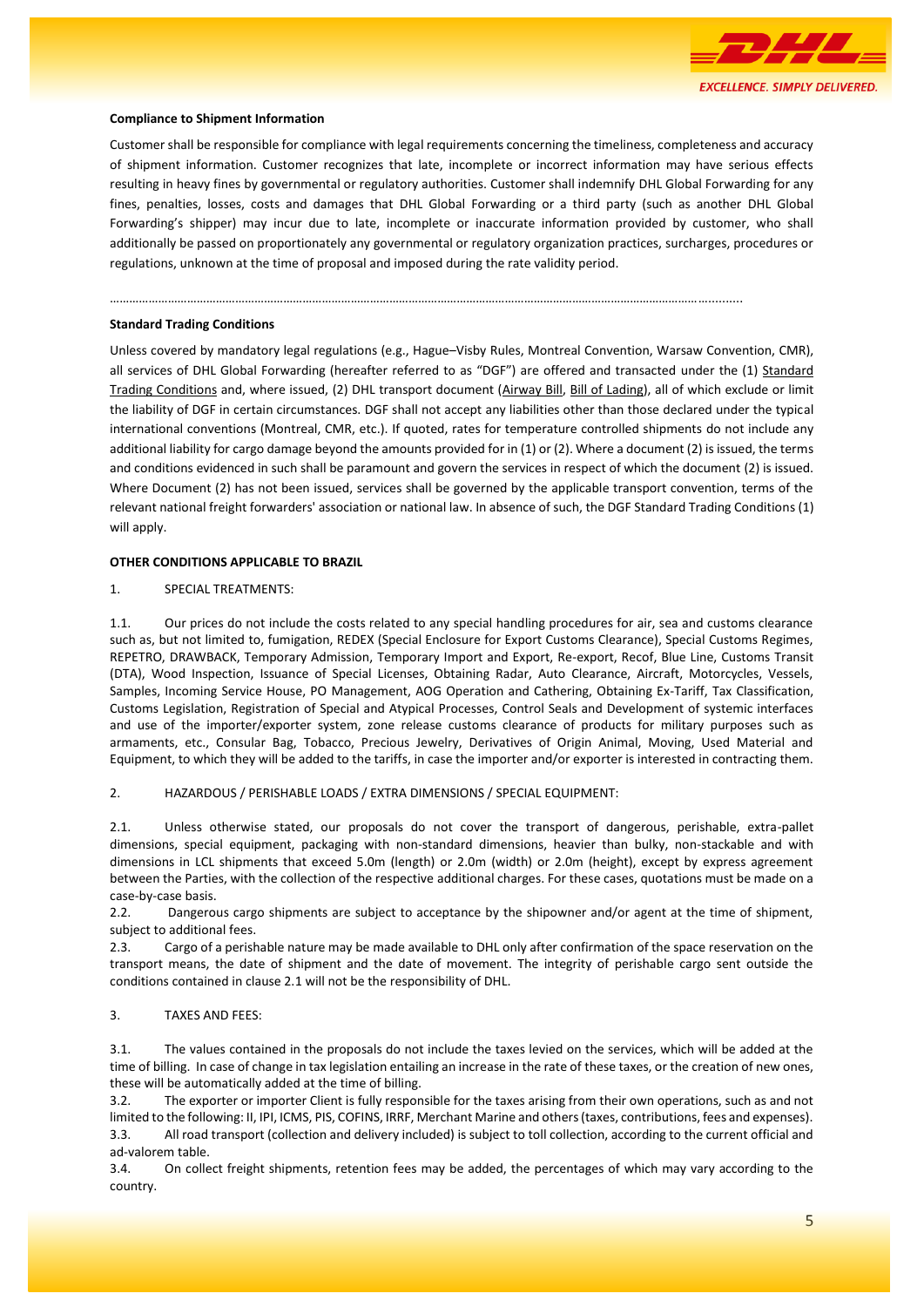

3.5. The amount corresponding to 33.33% (thirty-three point three) percent will be added to the total cost of freight, whether by air and/or by sea, to be remitted abroad, as IRRF (Income Tax Withheld on Source), occurred with favored taxation countries (but not limited to this list, as updated by the applicable regulations, namely, according to IN1037: Andorra; anguilla; Antigua and Barbuda; Aruba; Ascension Islands; Commonwealth of the Bahamas; Bahrain; Barbados; Belize; Bermuda Islands; Brunei; Campione D'Italia; Channel Islands (Alderney, Guernsey, Jersey and Sark); Cayman Islands; Cyprus; Cook Islands; Djibouti; Dominica; United Arab Emirates; Gibraltar; Grenade; Hong Kong; Kiribati; Lebuan; Lebanon; Liberia; Liechtenstein; Macao; Maldives; Isle of Man; Marshall Islands; Mauricio Islands; Monaco; Montserrat Islands; nauru; Niue Island; Norfolk Island; Panama; Pitcairn Island; French Polynesian; Queshm Island; American Samoa; Western Samoa; Saint Helena Islands; Saint Lucia; Federation of Saint Kitts and Nevis; Island of São Pedro and Miguelão; Saint Vincent and the Grenadines; Seychelles; Solomon Islands; Swaziland; Sultanate of Oman; Tonga; Tristan da Cunha; Turks and Caicos Islands; Vanuatu; US Virgin Islands; British Virgin Islands; Curacao; Saint Martin; Ireland.

3.5.1. Considering that the Tax Authorities expand the concept of countries with favored taxation, providing that any country that does not allow access to information regarding the corporate composition of legal entities owned by them or the identification of the beneficiary, for such destinations, IRRF will also be withheld , as provided in the caput of this clause. 3.6. It is the Customer's responsibility to pay taxes and contributions withheld at source, according to current legislation, and according to the type of service provided.

# 4. FAIRS AND EVENTS:

4.1. General proposals do not cover shipments destined for fairs, events and/or exhibitions, whose conditions must be the subject of a specific proposal.

# 5. CUSTOMS CLEARANCE OF SHIPMENTS:

5.1. The customs clearance of shipments with Incoterm DAP will only be carried out by DHL by its own team of shippers and/or its approved partners, provided that the importer and/or exporter grants power of attorney in favor of them, in the model indicated by DHL, provide due accreditation before the Federal Revenue Office in its Radar registration. In this sense, the importer and/or exporter declares himself aware and responsible that such procedure is subject to a period imposed exclusively by the Federal Revenue and that DHL will not be responsible for any loss and/or damage that may be incurred as a result of these facts. Incoterm DDP is not accepted in Brazil for Import shipments. Only the Incoterm DDP for Export is accepted.

5.2. Our prices do not include customs clearance carried out by third-party brokers.

5.3. Standard customs clearance services by the DHL team are provided in the following locations: GRU, VCP, CWB and GIG airports and in the ports of Santos, Paranaguá, Rio de Janeiro. Other locations must be treated separately in a customized quotation 5.4. In export shipments with Incoterm EXW and DHL clearance, the amount of two hundred dollars (USD 200.00) will be applied per process in the maritime modal (with the exception of the state of Pará), and under analysis in the air modal. When customs clearance is carried out by third-party brokers, the amount transferred to DHL will be charged at destination with an additional seventy-five dollars (USD 75.00) per process.

5.5. Costs with approvals in government agencies, as well as any other expense in the transfer character necessary for the release of loads will be charged in full in the billing, and must be advanced by the customer at the beginning of the process through a prior request for cash.

# 6. INSURANCE:

# 6.1. International Transit

6.1.1 In the event of an accident involving the cargo (loss and damage events), for which DHL is attributable, the indemnity will be limited to international conventions and other contractual conditions expressed on the obverse of our bills of lading and other contractual instruments signed by the Parties. In this way, DHL suggests that its customers take out transport insurance, in order to avoid or minimize possible losses, and may opt for the eventual inclusion in the stipulated International Transport policy on behalf of DGF (subject to the analysis of acceptance by the DGF Insurer and inclusion of membership costs in the freight proposal to be agreed with customers.

# 6.2. National Transit

6.2.1 DGF will be responsible for the implementation of Civil Liability insurance to cover damages or losses with the transported cargo, in accordance with the Insurance Regulatory in force in the country.

# 7. PAYMENT / EXCHANGE RATE:

7.1. The rates offered are carried out in the currency practiced in the country of origin, whose billing will be carried out at the applicable conversion rate.

7.2. Payment must be made in cash, via bank transfer. Credit subject to prior analysis according to DHL policy. Late payment will subject the customer to the payment of interest of one percent (1%) per month, plus a fine of two percent (2%) calculated on the amount updated by the IGPM-FGV from the due date to the date of the actual payment.

7.3. In the event of late payment of the demurrage note, late payment interest of 1% p.m., plus monetary correction by the IGPM-FGV and a fine of two percent (2%), from the due date to the date of the actual payment, without prejudice to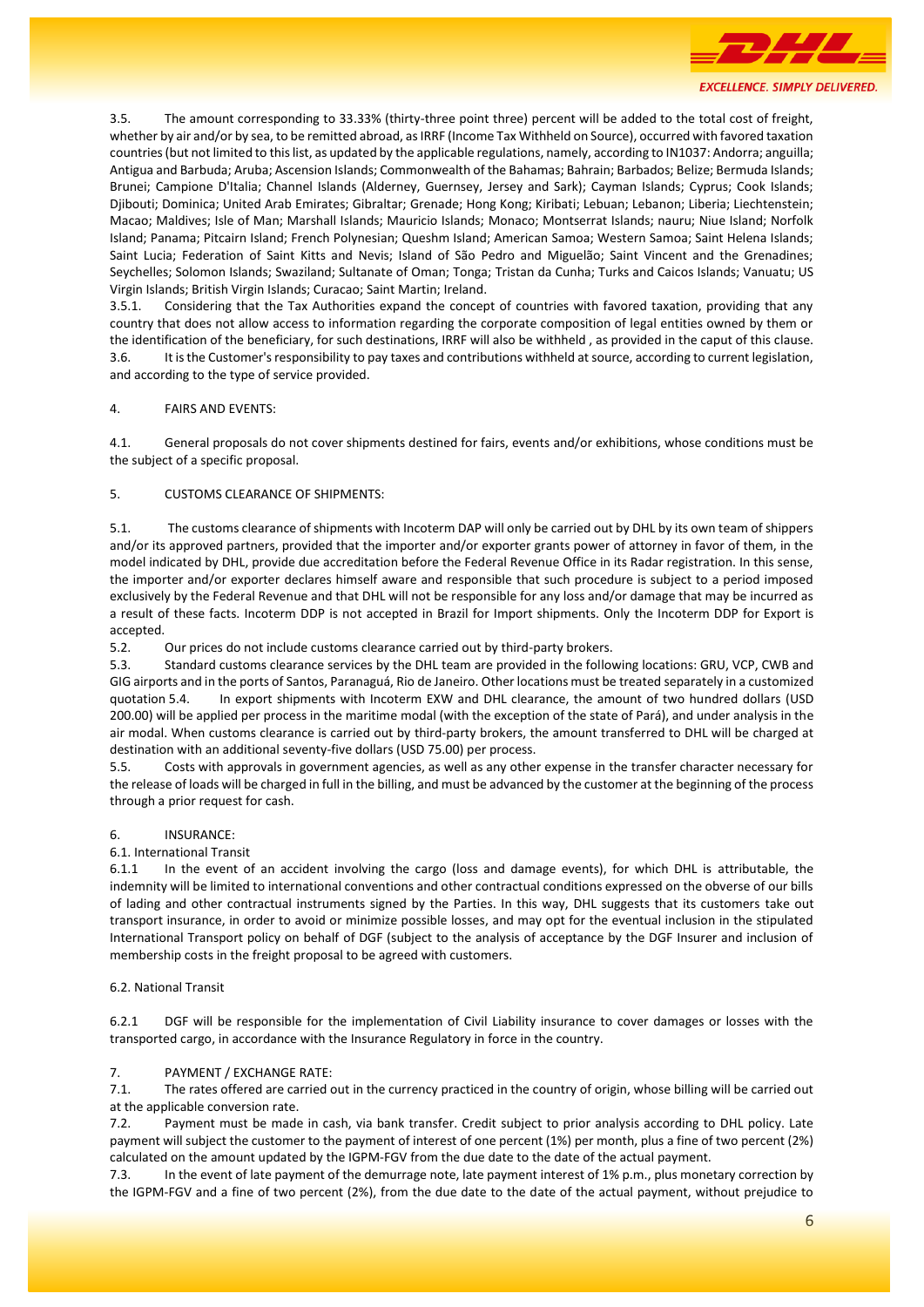

other appropriate measures for the non-return of the container, as well as will bear legal fees, if DHL uses lawyers to recover the credit in question, either in the judicial or extrajudicial spheres .

7.4. If the Customer questions any amount invoiced by DHL, it must notify it in writing of the questioning within a period of up to three (03) calendar days from receipt of the invoice, and must provide full details of the amounts questioned and the basis for the questioning. If the Customer does not question the invoice within three (03) calendar days, the invoice will be considered accepted and must be paid in a timely manner.

7.5. If payment for services and freight takes place on a date other than the issuance of the Debit Note and Invoice, DHL reserves the right to issue a complementary note to charge any exchange variation between the date of issue of the Debit Note and Invoice and the effective receipt of the amounts due. The additional charge will expire within three (03) calendar days.

7.6. The presentation of the Bill of Lading, Airway Bill or any other applicable transport document by the consignee is no longer a mandatory requirement and the carrier and/or freight forwarder have any control over the cargo after it is unloaded by the carrier. The cargo is released by the consignee/receiver before the customs authorities and released directly by the terminal without the requirement of the original copy of the bill of lading airway bill or any other applicable transport document is presented. The carrier and the freight forwarder are not responsible for any claim of the shipper or any other third party, due to the release of the cargo without the presentation of the original copy of the bill of lading, airway bill or any other applicable transport document. It is important to note that the Bill of Lading, Airway Bill, or any other applicable transport document may still be required by local authorities for tax and fiscal purposes after receipt of the cargo, therefore the importer must keep his original copy secure. Notwithstanding the new mandatory conditions governing the release of load, payment for the services rendered by DHL shall remain due as agreed between the Parties.

7.7. The price of the customs clearance services should be readjusted annually after 12 months from the acceptance of the proposal, or in a shorter period by mutual agreement, according to the IGPM-FGV Index.

# 8. LIMITATIONS OF LIABILITY:

8.1. DHL is not liable for indirect damages and lost profits suffered by the Customer. DHL's liability for direct damages caused to the customer shall be limited to:

8.1.1. International maritime shipments: DHL's liability in providing the service of international maritime transport will be limited to the value declared by the Shipper (Merchant) and recorded in the maritime bill of lading. The maritime bill is the written evidence of the contract of carriage and its clauses are valid and accepted by the parties. In the event that the Shipper (Merchant) does not declare the value of the goods, DHL's liability will be limited in accordance with the provisions of the maritime bill of lading. Where the Hague Rules, the Hague-Visby Rules or any other rules are mandatory for Carriage outside the US, the Carrier's liability shall in no event exceed the amounts provided for in the applicable rules. If the national law is subsidiarily applicable, the provisions of Law No. 9.611/98 shall apply, which stipulate the limitation of the carrier's liability up to the limit of two Special Drawing Rights (2.00 SDR) per kilogram of gross weight of the damaged or misplaced goods.

8.1.2. International air shipments: DHL's liability in providing the international air transport service will be limited to the value declared by the Shipper (Merchant) and recorded on the airway bill (AWB). For cargoes accepted for carriage, the Warsaw and Montreal Conventions allow the shipper to increase the liability limit by declaring an overcharge for carriage and paying an additional charge if requested. In the event that the Shipper (Merchant) fails to declare the value of the goods, DHL's liability will be limited in accordance with the provisions of the airway bill (AWB) and the Warsaw and Montreal Conventions. In the transport of air cargo, the liability of the carrier in case of destruction, loss, damage or delay is limited to an amount of 22 Special Drawing Rights per kilogram, unless the shipper has delivered to the carrier, when delivering to him the volume, a special declaration of the value of its delivery at the place of destination, and has paid an additional amount, if applicable. In this case, the carrier will be obliged to pay an amount that will not exceed the declared value, unless it proves that this value is greater than the actual value of delivery at the place of destination. If the national law is subsidiarily applicable, the provisions of Law No. 9.611/98 shall apply, which stipulate the limitation of the carrier's liability up to the limit of two Special Drawing Rights (2.00 SDR) per kilogram of gross weight of the damaged or misplaced goods.

8.1.3. Customs Clearance: DHL's liability in providing customs clearance services will be limited to fifty dollars (US\$ 50.00) per Import or Export Declaration in cases of duly proven errors;

8.1.4. In the event that the insurance has been agreed as the responsibility of the DGF, the limitation of liability is defined at most as the value of the transported cargo.

#### 9. PROPOSAL VALIDITY AND ACCEPTANCE:

9.1. Unless otherwise stated, our commercial proposals are valid for twenty (10) calendar days from the date of issuance, if there is no specific and individual deadline for the proposal. In order to guarantee the exact fulfillment of the terms established in this Service Proposal and to formalize the tariffs and other costs described above with the respective origins and destinations of boarding, we kindly ask you to send us your "agreement", via email, before of the occurrence of the boarding, to its instruction.

9.2. The proposal is subject to the availability of space and equipment at the time of boarding.

# 10. MARITIME:

10.1. The prices contained in this proposal will be increased by all costs incurred at the origin and destination, such as, but not limited to: local road transport ("inland freight/ precarriage/oncarriage"), per diems referring to demurrage of container(s) (detention/demurrage), storage, weighing, block transfer and positioning, courier (if applicable) and all costs/fees related to Siscarga, in Brazilian ports.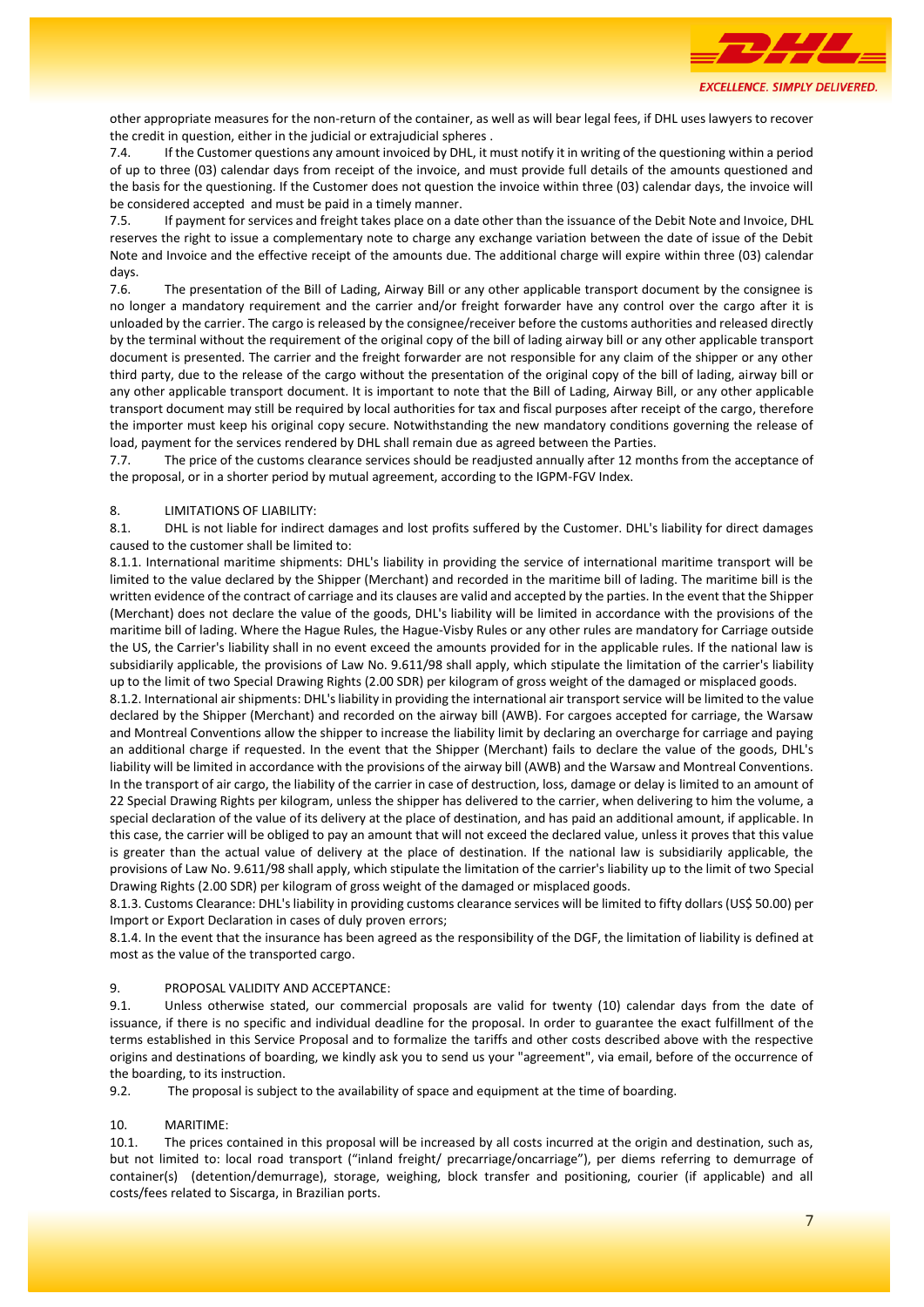

10.2. The value, as detention/demurrage of the unit(s)/day, will be applied in accordance with the provisions on the DHL website, at [https://www.dhl.com/content/dam/dhl/local/br/dhl-global-forwarding/documents/pdf/loc-dgf-standard](https://www.dhl.com/content/dam/dhl/local/br/dhl-global-forwarding/documents/pdf/loc-dgf-standard-demurrage-and-detention-br-pt.pdf)[demurrage-and-detention-br-pt.pdf](https://www.dhl.com/content/dam/dhl/local/br/dhl-global-forwarding/documents/pdf/loc-dgf-standard-demurrage-and-detention-br-pt.pdf)

10.3. The sworn translation of the Bill of Lading/Transport Agreement ("B/L") DAMMAR LINES, is registered with the 2nd Registry Office of Deeds and Documents and Civil Registry of Legal Entities of the Judicial District of São Paulo, under No. 3.728.713 of 03/12/2021, in the State of São Paulo, whose annotation data can be obtained from the local agent.

10.4. The Container Demurrage Regulations and Tariffs are published on the DHL website, and registered with the 1st Registry Office of Deeds and Documents and Civil Registry of Legal Entities of São Paulo/SP under Nos. 3.679.234 and 3.679.235, where they can also be consulted, and ignorance or unfamiliarity cannot be claimed.

10.5. The service details (transit time, owner and route) are subject to change without notice.

10.6. Additional fees: This proposal is based on current rates and costs provided by the shipping companies. In this sense, the amounts related to Wharfages, issuance of BL, container repairs, freight surcharges or local fees, in the case of maritime shipments, but not limited to: Bunker Adjustment Fuel - BAF , Emergencial Fuel Adjustment Fee - EFAF, Security, General Rate Increase - GRI, General Rate Restoration - GRR, Emergency charges, Peak Season Surcharge - PSS, Emergencial Cost Recovery Surcharge - ECRS) eventually implemented by shipping companies, will be fully charged to the customer, according to their validity at the time of shipment. The Damage Protection fee - DPP - covers damages generated in the container whose value does not exceed six hundred reais (BRL 600.00). Washing costs (simple and/or chemical) are not included in this value.

10.7. In relation to LSS (Low Surphur Surcharge), according to the International Maritime Organization (IMO) regulation, which requires all shipping companies to limit the amount of sulfur in the fuel used by ships to 0.5%. While shipping lines are already preparing for this change, it could result in significant increases in the LSS surcharge.

10.8. If there is a need for a Letter of Correction, the cost applied will be the one in effect at the time of the request.

10.9. Prices do not include costs related to collections and/or deliveries and cargo handling, outside normal business hours (from Monday to Friday, from 8:00 am to 5:00 pm) and also handling with special equipment, which will be added, when necessary for material movement.

10.10. For full container loads, once the "free time" in Brazil (as destination or origin) has expired, the following daily demurrage fees will be due, according to the retention time of the equipment(s).

10.11. In the case of cancellation of the shipment after the removal of the container, there will be no concession of differentiated per diem and free time and, in other words, the entire period will be charged. Added to the charge for the return of the container in the warehouse, the costs being per day from the date of collection of the empty unit for the shipment not carried out, until the return of the same to the depot appointed by the shipping company.

10.12. If the reservation of space on board has been confirmed according to the request and the user/shipper (or responsible for the reservation) fails to deliver the cargo at the place and agreed deadlines for shipment, dead freight may be charged. In the case of cancellation and/or reduction related adjustments that impact the volume of TEUs for the original rotation, cancellation and adjustment fees will apply. [https://www.dhl.com/content/dam/dhl/local/br/dhl-global](https://www.dhl.com/content/dam/dhl/local/br/dhl-global-forwarding/documents/pdf/br-dgf-cancellation-rate.pdf)[forwarding/documents/pdf/br-dgf-cancellation-rate.pdf](https://www.dhl.com/content/dam/dhl/local/br/dhl-global-forwarding/documents/pdf/br-dgf-cancellation-rate.pdf)

10.13. The shipper (or responsible for the reservation) is responsible for the fulfillment of its contractual obligations, including the payment of amounts, and for any damages caused, even if in the previous, concomitant or subsequent occurrence, of acts of God or force majeure, unrelated to shipowner interference.

10.14. For LONGSTANDING, the amounts referring to the demurrage of containers will be transferred, in their entirety, from the date of removal of the empty unit until the effective date of shipment. For the period free of charge, the current standard DHL tariff will be applied [https://www.dhl.com/content/dam/dhl/local/br/dhl-global](https://www.dhl.com/content/dam/dhl/local/br/dhl-global-forwarding/documents/pdf/loc-dgf-standard-demurrage-and-detention-br-pt.pdf)[forwarding/documents/pdf/loc-dgf-standard-demurrage-and-detention-br-pt.pdf](https://www.dhl.com/content/dam/dhl/local/br/dhl-global-forwarding/documents/pdf/loc-dgf-standard-demurrage-and-detention-br-pt.pdf)

10.15. In case of deposit of containers in advance at the port terminal (gate in), as contracted by the shipper directly with the Customs Terminal, demurrage will be charged in the long-standing model, as mentioned in the previous clause.

10.16. For CABOTAGE loads, the Detention free time is ten (10) days for Standard, HC. The amounts applied are: seventyseven reais (BRL 77.00) for 20'ST/day and one hundred and seventeen reais (BRL 117.00) for 40'ST and HC/day;

10.17. LCL "Less than Container Load" destination Manaus, the second (2nd) spawning rate will be applied, if fumigation is requested by the Ministry of Agriculture. The free time for returning the container(s) to the shipowner's depot may vary, depending on the type of equipment and the shipowner used, from the day of the ship's arrival. If the cargo(s) remain in the container(s), regardless of the Siscomex parameterization (green, yellow, red, orange channel), preventing the return of the equipment within the Free Time, the importer will be charged for demurrages, according to the current rate of the shipowner, plus an administrative fee.

10.18. Shipments to Venezuela and Angola can only be issued in the PREPAID condition. Below is information on the regulation of shipments to Venezuela. In case of failure to comply with the following rules and recurrence, local authorities will apply sanctions to all involved:

10.18.1. Issuance of the Commercial Invoice and Packing List become an integral part of the mandatory documents to be sent to Venezuela, right after the ship leaves, and the information in the documents must be exact, including the weight, which now has a maximum tolerance of three (3%) percent between the physical and the documentary.

10.18.2. It is mandatory to register maritime shipments in the Venezuelan customs system (SIDUNEA), within forty-eight (48) hours before the ship's arrival. Shipowners will not accept corrections requested after transmission of the electronic manifest. If during the checking held at destination ports, divergence is detected on the load weight or number of packages, daily fines will apply.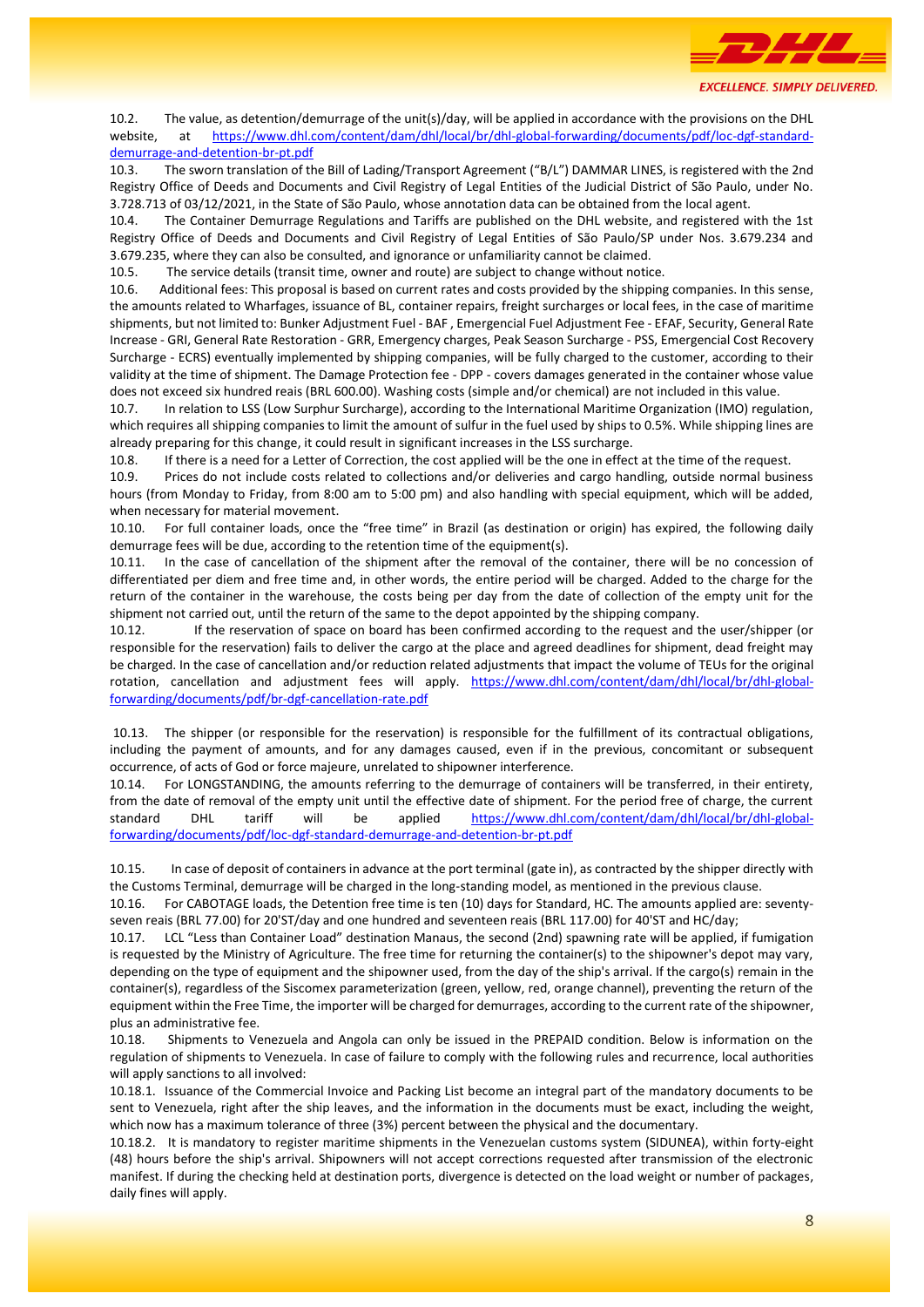

10.19. FMC regulation in the United States: BOOKING BY THE SHIPPER ON RECEIPT OF THE TERMS OF SUCH NRA ("NEGOTIATION RATE AGREEMENT") OR AMENDMENT TO THE NRA CONSTITUTES ACCEPTANCE OF THE FEES AND TERMS OF THAT NRA OR AMENDMENT TO THE NRA. NRA (Negotiated Rate Agreement): "THE SHIPPER'S BOOKING OF CARGO AFTER RECEIVING THE TERMS OF THIS NRA OR NRA AMENDMENT CONSTITUTES ACCEPTANCE OF THE RATES AND TERMS OF THIS NRA OR NRA AMENDMENT"

10.20. If there is a need for a DTA-PATIO, the importer, or his legal representative, is responsible for sending a written request directly to the ship's berthing/operation terminal.

10.21. In order for the container to be re-dispatched, it must be requested in writing by the importer, or its legal representative, to DHL within ninety-six (96) business hours before the ship docks at the port of destination.

10.22. DHL will not be liable for possible losses of DTA-PATIO/re-dispatch, among other reasons, due to problems caused by: changes of berthing dates / ship routes; delays in data registration, caused by shipping companies in Siscarga; omission of port; lack of information/request by the importer or its legal representative; late submission of shipping documents caused by the change of loading data (Correction Letter) requested by the Customer.

10.23. According to the normative ruling (IN 32/2015), published by the Brazilian Ministry of Agriculture (MAPA), which deals with the inspection procedures and phytosanitary certification of packaging, supports or wooden parts of goods imported or exported by Brazil, all wooden material contained in shipments must bear the international mark defined by the IPPC, called the IPPC mark, to certify that it has undergone official phytosanitary treatment, approved and recognized by ISPM 15. Failure to comply with this regulation will result in delays in the release of the goods, and the condemned wood may be sent back to the country of origin by MAPA, leaving the import process pending until the measures adopted for the return of non-certified material are proven, not DHL being responsible for any expenses incurred for the regularization of the process.

#### 11. AIR:

11.1. Freight will be calculated based on the contracted rate, whichever is higher, between the minimum rate or the one multiplied by the taxed weight, which in turn will be the higher between the gross weight, volumetric weight (the ratio of 1:6 ton/m3) or as determined by the carrier for oversized loads or with stowage limitations (eg. not stackable).

11.2. For air imports, wharfage and storage are charged at the airport terminal in Brazil, and the wharfage is calculated based on the gross weight of the goods and storage is based on the declared CIF value, according to the tariff table in force published by the concessionaires or by INFRAERO. The costs of wharfage, storage and specific services at airports are the responsibility of the importer, not included in our proposals, unless otherwise agreed.

11.3. In the case of air imports, a "Free Time" of three (03) days will be granted in the DHL warehouse at the origin from the date of deposit of the cargo, according to the availability of the service. After this period, a stay will be charged according to the current table. Airport taxes (THC) are quoted separately.

11.4. When exporting from Brazil, the wharfage fee per kilo/period is charged, according to the concessionaire's or INFRAERO's table, which is the responsibility of the exporter or importer according to the Incoterm applied. In DHL's proposals where the exporter is responsible for the payment, only the first period will be considered, with the other periods, if applicable, being the responsibility of the exporter.

11.5. The sworn translation of the Bill of Lading/Transport Contract ("HAWB") is registered with the 2nd Registry Office of Deeds and Documents and Civil Registry of Legal Entities of the Judicial District of São Paulo, under No. 3.728.712 of 03/12/2021, in the State of São Paulo, whose annotation data can be obtained from the local agent.

For all outgoing shipments from Guarulhos airport, it must be delivered to the properly labeled airport. The only exception allowed by GRU Airport (Airport Administrator) is for perishable cargoes that allow labeling on the warehouse platform, but those that do not have pallets will be charged.

11.6. Surcharges: This proposal is based on the prevailing rates and costs provided by the airlines. In this sense, the costs and fees related to Fuel, AMS, MZC, Security, Airport transfer, and others, eventually implemented by the airlines, will be fully charged to the Customer.

11.7. If there is a Letter of Correction, the cost applied will be the one in effect at the time of request.

11.8. If there is a need for re-weighing at origin, the cost applied will be the one in effect at the time of the request.

11.9. Unless specifically offered, prices do not include costs related to collections and/or deliveries and handling of cargo outside normal business hours (Monday to Friday, 8:00 am to 5:00 pm) and handling with special equipment, which will be added. The transit times reported refer to the transit from airport to airport after load release.

11.10. In case of prior express request from the Customer, DHL shall request special treatment for the airline, since the insertion of the treatment codes is a prerogative exclusively provided to the air carrier. This request should be understood as mere courtesy by DHL, which is why this activity will not be compensated. Because it is an unpaid activity and high risk exposure, under no circumstances will DHL be directly or indirectly liable for damages and losses resulting from failure to request special treatment by our organization.

11.11. In relation to air, it is worth noting that our prices do not include airport fees and taxes in Brazil, on imports or exports, related to warehouses, storage or other services performed at airports. These costs follow tables regulated by ANAC or its own and will be quoted and considered exclusively when requested separately or as part of a specific contract with the customer. Any cost incurred at airports in Brazil, both in import and export, from our proposals are totally excluded. Except when there is a specific orientation requested by the customer.

# 12. ROAD

ROAD - INTERFACE WITH AIR TRANSPORT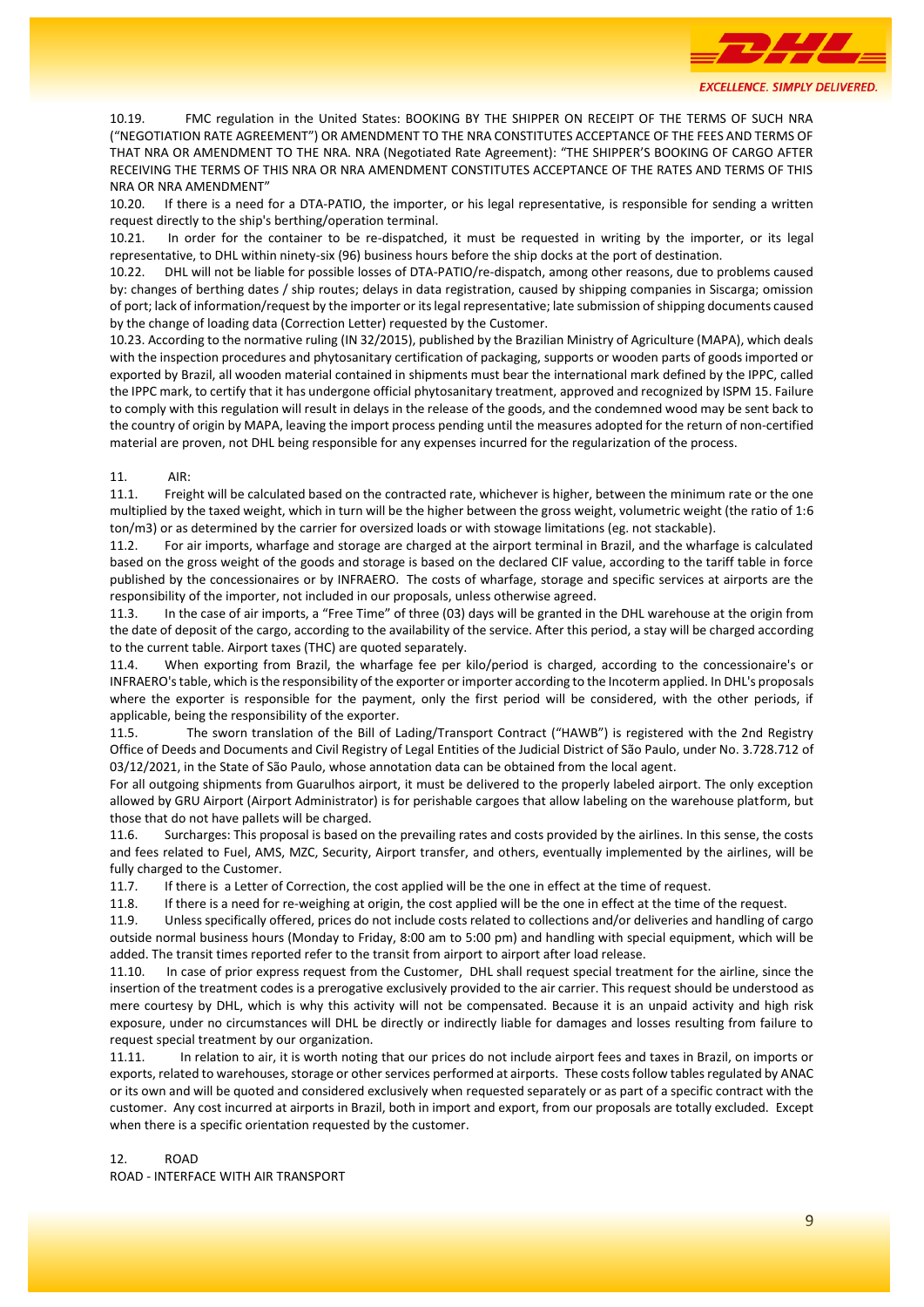

12.1. Free time for loading/unloading: Two (2) hours, additional hour: one hundred and fifteen reais (BRL 115.00);

12.2. Compulsory insurance (ad-valorem) will be applied on the invoice value according to the rate practiced by the carriers;

12.3. Toll as official tables;

12.4. Airport parking: official transfer;

12.5. Load with cubing will be charged the compatible truck;

12.6. Collection / Deliveries after business hours, necessary dedicated vehicle;

12.7. Guard/Electronic Lock: transfer will be applicable according to mandatory use in accordance with the PGR (Risk Management Plan) of the carrier or customer in the case of DDR (Waiver of the Rights of Recovery);

12.8. Computer loads, mobile telephony, processors, tablets and their parts/parts are subject to hiring an guard and/or exclusive vehicle according to the carrier's PGR;

12.9. Consolidated freight rate is not applicable for special loads, such as: high added value, oversized, dangerous, medicines, which require pneumatic suspension or in customs transit via a secondary zone;

12.10. Dead Freight: Scheduled and not carried out collections, one hundred (100%) percent of the freight/weight will be charged; (less than 24 hours before the service);

12.11. GRIS: will be applied on the invoice value according to the rate practiced by the carriers;

12.12. Return Freight: Applicable when the vehicle is moved, but without collection/delivery, 100% of freight and tolls will be charged (valid for collections/deliveries);

12.13. DTA Loose Load: BRL 300.00 will be charged per operational procedure (not the issuance of the DTA);

12.14. Loading and unloading will have cost passed on to the customer;

12.15. Helper: two hundred reais (BRL 200.00) for each, if applicable;

12.16. The provisions contained in Law No. 13.703/2018 published by the Federal Government and regulated by ANTT (National Land Transport Agency) by Resolution 5.820/2018 establishes minimum freight and toll fees, with the risk of penalties being passed on to the shipper;

12.17. Loading on weekends and holidays: additional one hundred percent (100%) of freight; (after business hours – 50% of freight);

12.18. Hazardous cargo: 30% of the freight cost will be charged;

12.19. Emergency form: It must be provided by the customer;

12.20. Anvisa Load: 30% will be charged on the value of freight weight;

12.21. Additional LS horse: 20% of freight will be charged (loads over 25 tons);

12.22. CTE issuance fee: The amount of thirty reais (BRL 30.00) will be charged;

12.23 Taxes – applicable according to legislation.

ROAD - INTERFACE WITH MARITIME TRANSPORT

12.24. Tolls: will be transferred according to official tables (charged for each axle of the truck and for each toll plaza);

12.25. Mandatory insurance (ad-valorem): will be applied to the invoice value + value of the container hull according to the rate practiced by the carriers;

12.26. Helper for FTL (Full Truck Load ) and container: two hundred and fifty reais (BRL 200.00) for each - for LTL (Less than Truck Load) two hundred and fifty reais (BRL 250.00) at the customer and one hundred and eighty reais (BRL 180.00) at the terminals - if applicable;

GRIS: will be applied on the invoice value according to the rate practiced by the carriers;

To add: Return Freight: Applicable when the vehicle is moved, but without collection/delivery, 100% of freight and tolls will be charged (valid for collections/deliveries);

12.27. Pickup or Delivery of the container in Cubatão two hundred reais (BRL 200.00), Guarujá (Additional Left Margin) two hundred and fifty (BRL 250.00), Itaguaí or Sepetiba: three hundred and fifty reais (BRL 350.00) and Cubatão, São Vicente and Praia Grande (Additional left bank) three hundred reais (BRL 300.00) (20' or 40') - PER EVENT; 12.28. Loading fee for DTA (Customs Transit Declaration) in container: three hundred reais (BRL 300.00);

12.29. DTA (Customs Transit Declaration) loading fee for loose cargo: three hundred reais (BRL 300.00) – LCL (Less than Container Load) - Fiorino, Vans, 3/4 and Tocos vehicles;

12.30. Dedicated container or vehicle stay: one hundred and fifteen reais (BRL 115.00) per hour after four (4) free hours, with two (02) hours on loading and two (02) hours on unloading, limited to one thousand and two hundred reais (BRL 1,200) per day;

12.31. Consolidated Vehicle Stay (LTL) (Less than Truck Load): one hour and thirty minutes (1:30) free, after one hundred and twenty reais (BRL 120.00) every thirty (30) minutes;

12.32. Road Transport on Sundays or holidays: increase of seventy (70%) percent to the freight value; (and after business hours – 50% of freight);

12.33. Return Freight: one hundred percent (100%) of freight + tolls, applicable when the vehicle is moved, but without loading;

12.34. Dead Freight: Scheduled and not carried out collections, one hundred (100%) percent of the freight/weight will be charged (less than 24 hours before the service);

12.34. Dangerous cargo, addition of thirty percent (30%) on freight/weight, with the emergency form and labels being the responsibility of the Customer;

12.36. ANVISA Cargo, increase of thirty percent (30%) on freight/weight;